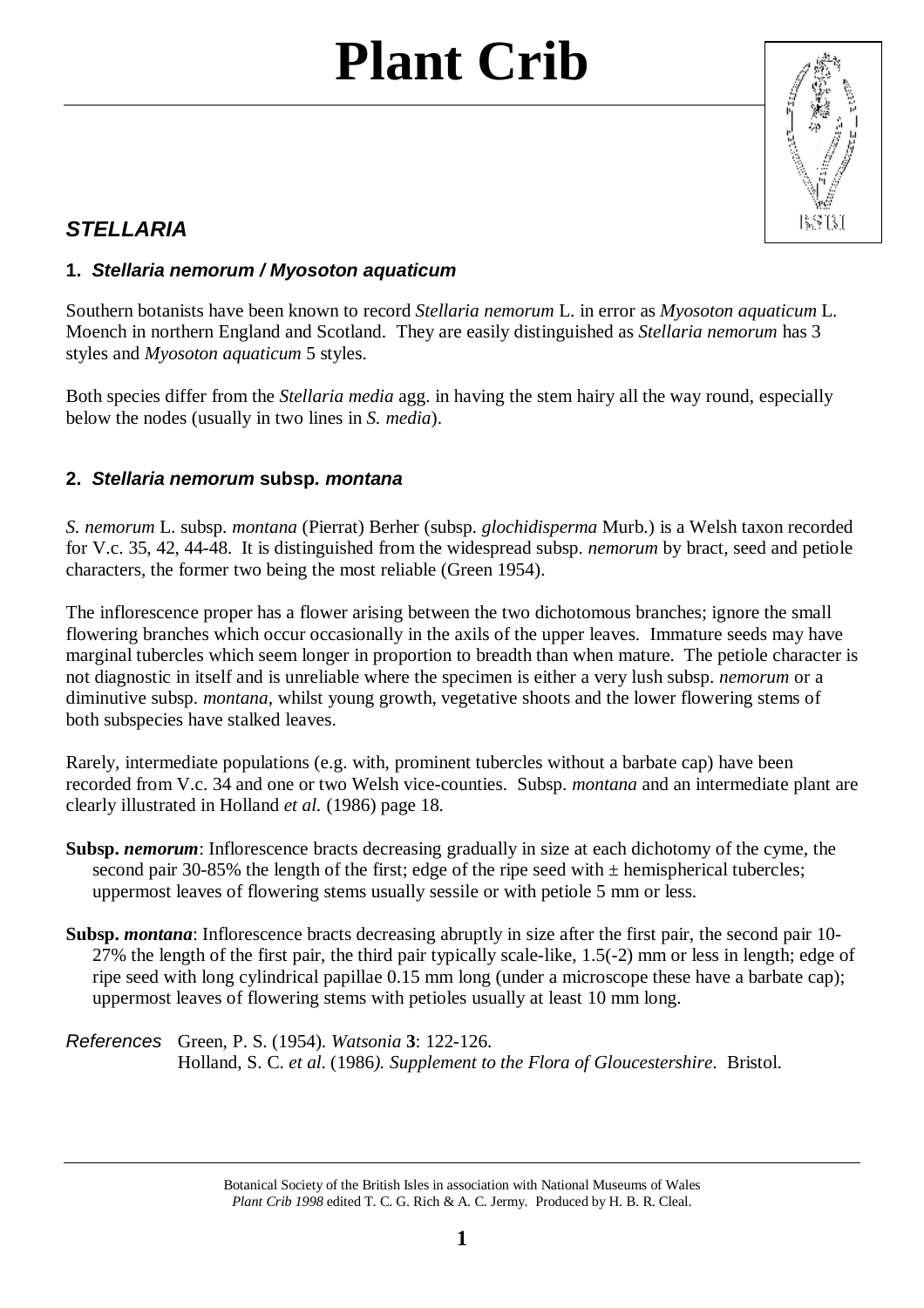## **Plant Crib**

### *3. Stellaria media / S. pallida / S. neglecta*

The gross morphology of these three species is similar and all three have a single line of hairs (rarely two) on each internode of the stem. This character distinguishes then from *Myosoton* and *S. nemorum*, which both have at least the upper part of the stem hairy all round.

*Stellaria neglecta* may be under-recorded nationally. *Stellaria neglecta* and *S. media* are both found in hedgebanks and shady places, where the former characteristically uses surrounding vegetation for support; when well-grown *S. media* can approach *S. neglecta* in size and habit (cf. the varieties of *S. neglecta* below). *Stellaria pallida* can be found in cultivated and waste ground and lawns in urban situations as well as more natural sandy habitats but soon dies back and is easily overlooked. It is probably under-recorded; look for small yellowish-green, dense patches in the spring. In exposed or dry habitats, *S. media* produces smaller leaves and prostrate stems. Early in the year the flowers are often cleistogamous with petals absent or vestigial; in this state it can be mistaken for *S. pallida*.

The following Table will serve to separate fresh or herbarium material with flowers and / or ripe seed. *Stellaria neglecta* is unlikely to be confused with *S. pallida*. When assessing seeds it must be remembered that the seeds of all three enlarge and darken in colour as they ripen and that the tubercles on unripe seed of *S. neglecta* are not so distinctive as they are on mature seeds. When counting stamens do not rely on the number of anthers visible as they are sometimes eaten, and are ultimately deciduous but check for filaments too. 90% of all flowers of *S. pallida* have two stamens. The most frequent numbers of stamens in *S. media* are 3 and 5 (0.1% of flowers may have 10 stamens; Sobey 1981).

|                       | Stellaria neglecta Weihe                                                                                          | S. media (L.) Vill.                                                    | S. pallida (Dumort.)<br>Crép.                                                                            |
|-----------------------|-------------------------------------------------------------------------------------------------------------------|------------------------------------------------------------------------|----------------------------------------------------------------------------------------------------------|
| Leaves                | Mid-green, lower long-<br>stalked, upper subsessile                                                               | Mid-green, lower long-<br>stalked, upper subsessile                    | Yellowish-green, all short-<br>stalked, only bracts<br>subsessile                                        |
| <b>Flowering time</b> | April-July                                                                                                        | All year                                                               | February-May                                                                                             |
| Sepals                | $(3.5-)5-6.5$ mm                                                                                                  | $(2.7-)3-5(-5.2)$ mm                                                   | $2-3(-3.6)$ mm                                                                                           |
| <b>Stamens</b>        | 10                                                                                                                | $3-5(-8)(-10)$                                                         | $1-2(-3)$                                                                                                |
| Fruiting<br>pedicels  | Sharply reflexed, then erect                                                                                      | Curved downwards or<br>flexuose                                        | Short, not reflexed                                                                                      |
| Ripe seeds            | $(1.1-)1.3-1.7$ mm, dark<br>reddish- to purplish- brown<br>with conical tubercles,<br>especially on distal margin | $0.8-1.4$ mm, reddish-brown<br>with rounded or indistinct<br>tubercles | $0.6 - 0.9$ mm, pale<br>yellowish-brown, (rarely<br>dark brown), with rounded<br>or indistinct tubercles |

*Reference* Sobey, D. G. (1981). *Journal of Ecology* **69**: 311-335.

*Author* **R. D. Randall, December 1997.** 

Botanical Society of the British Isles in association with National Museums of Wales *Plant Crib 1998* edited T. C. G. Rich & A. C. Jermy. Produced by H. B. R. Cleal.